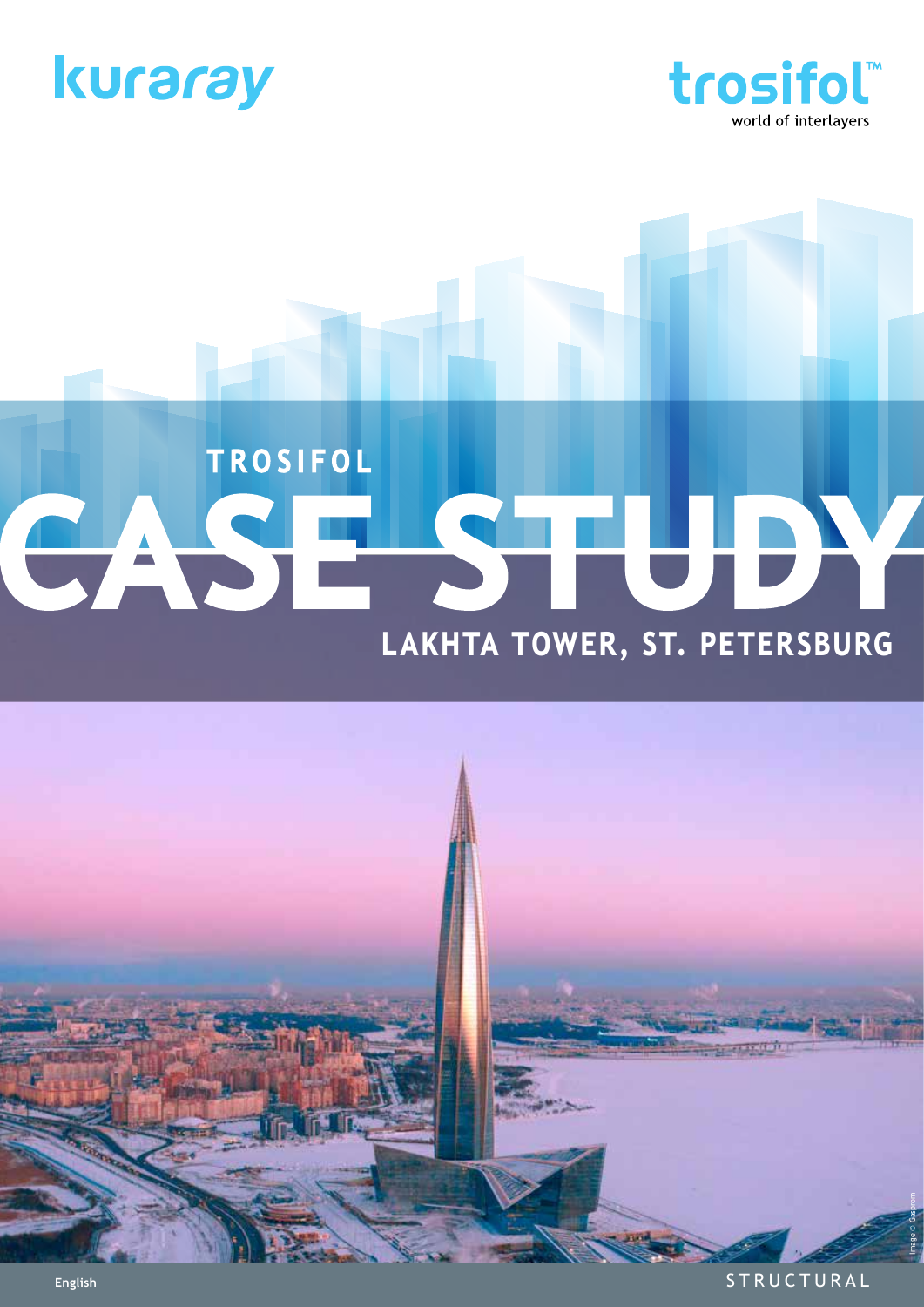# ST. PETERSBURG/RUSSIA



# Trosifol® in Europe's Tallest Building

# The 462 Meter Tall Lakhta Tower is St. Petersburg's Newest Landmark

Resembling a needle, Europe's tallest building spirals 462 meters into the sky. The ,Star of St. Petersburg', as the building is already being called, occupies a 170,000 m² footprint on the shores of the Gulf of Finland in the Primorsky District, some 10 km northwest of St. Petersburg's city center. Designed by the RMJM partnership under Tony Kettle's direction, the project was managed by ZAO Gorprojekt; and the work planned by Samsung Production.

As a modern business center with many public functions, the building is intended to form the hub of a new downtown and take the strain off the historic city center. The high-rise will serve as the new headquarters of Russian gas producer Gazprom, which is also the client, but on completion, there will also be, among other things, a sports facility, a planetarium, a restaurant, and an amphitheater, where aquatic shows will be staged.

Over 3,000 people and in peak times up to 12,000 people were are involved in the construction proper, with some 600 Russian and international companies and over 20,000 people from 18 countries involved in the project's full realization. Construction got underway in 2012. In October 2018 the facility was comissioned.

Anyone who closely followed the 2018 World Cup in Russia had the opportunity to admire the new Lakhta Tower due to its proximity to the St. Petersburg World Cup stadium, with the city's new landmark being captured by the cameras of the world's broadcasting stations time and again.

Only shortly before the start of the World Cup did the fitters from façade constructor Gartner − aided by roped industrial climbers − install the last of the 3 x 4 m glass panes at heights of over 300 m, without helicopter assistance. This oversized needle, with its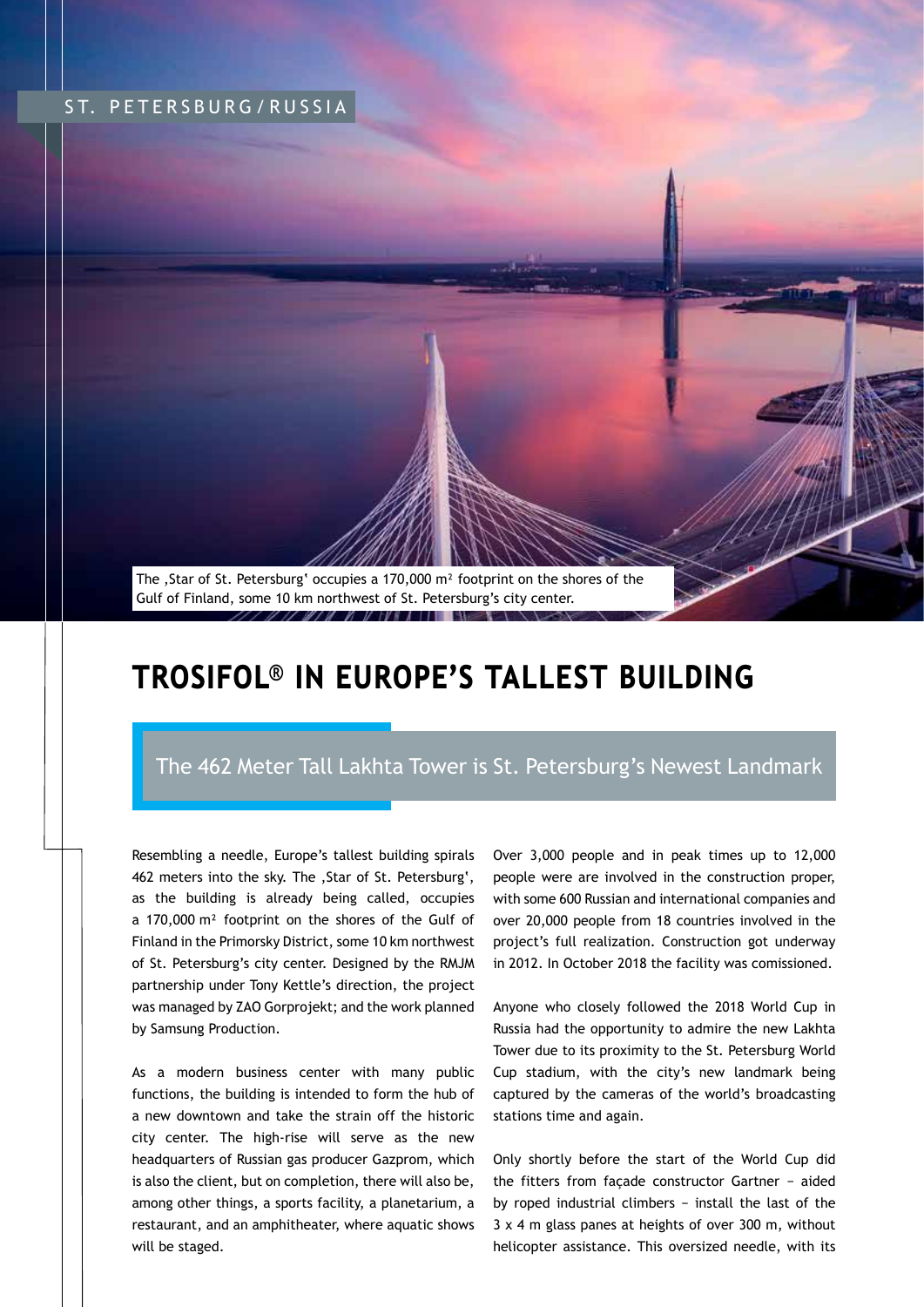## **Josef Gartner GmbH**

Façades from Josef Gartner GmbH with its headquarters in Gundelfingen on the Danube dominate the skylines of cities the world over. With over 1,500 employees, Gartner designs and produces mainly customized and innovative façades in aluminum, steel, and glass. Its portfolio also extends to the planning, delivery, and assembly of interior finish and furnishing projects. Gartner operates its most important agencies and subsidiaries in the United Kingdom, Switzerland, the USA, Russia, and Hong Kong. The company founded in 1868 joined the Permasteelisa Group in 2001 and thus ranks among the biggest façade manufacturers worldwide.



curved glass façade, now stands majestically over the Gulf of Finland, welcoming approaching cruise ships from afar.

Glass atriums, each two storeys high on all five exterior sides, can be naturally ventilated and, coupled to other energy-saving technologies, make the tower a truly , green building', which got a Platinum certification in December 2018. The highly thermally insulated façade, its improved use of daylight – thanks to panoramic glazing − and natural ventilation play key roles in this respect. The Lakhta Center is already one of the world's tallest buildings capable of being naturally ventilated.

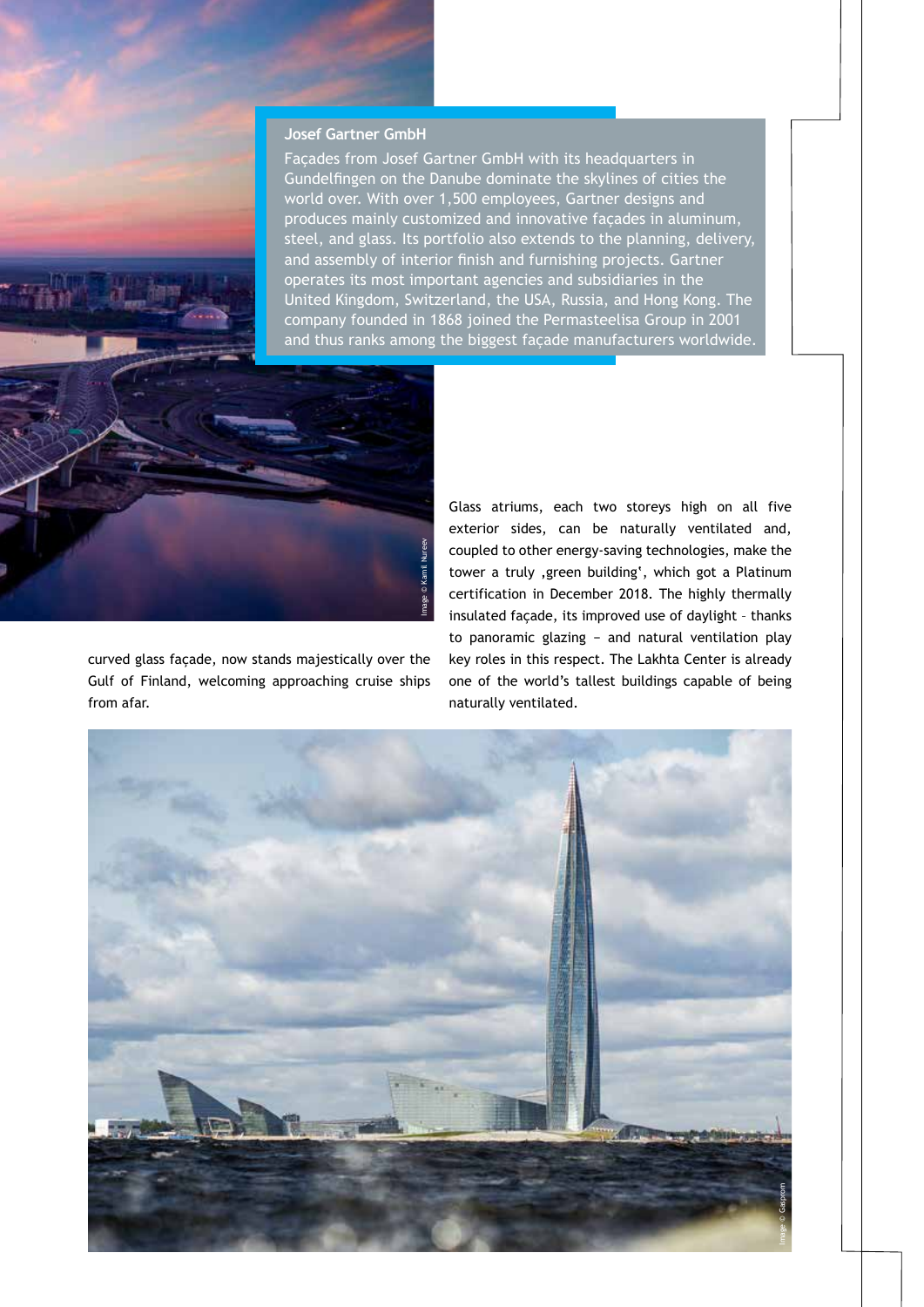

Trosifol partner Josef Gartner GmbH in Gundelfingen in southern Germany installed the 100,000 m² façade − equivalent to the size of about 14 soccer fields and thus larger than the playing areas of all Russian World Cup stadia put together. For this, Gartner produced some 16,600 individual elements of steel, aluminum, and cold-bent glass, all with different weights − up to 700 kg − and of different sizes. Since no two storeys are the same in this spiral skyscraper, the engineers had to calculate different dimensions for almost every element.

### **Façade of Cold-Bent Glass**

The large rhomboid façade elements give the skyscraper a high degree of transparency. On the lower floors, the façade, with its 2.8 x 4.2 m elements, leans outward, but leans inward on its upper floors.

The individual elements with up to 8 cm thick stainless steel panels were prefabricated in Gundelfingen, Gartner's headquarters. These shaped panels were cut by laser and water jet and welded and bolted together into complex units. The 7.6 m-long upper spire of the tower weighing some 10 t and the 5.3 m long lower spire were each transported by truck in oversized consignments to St. Petersburg. The architects call this part the tip of the ,helmet', the helmet itself being the building's topmost 100 meters.

The dynamic and slender shape of the new skyscraper has its origin in its geometry. The tower is at its widest in the middle and then tapers upwards to a point, with each of the 110 floors being a different size. The ground plan is based on five wings arranged around a circular core. The floor slabs of the tower are twisted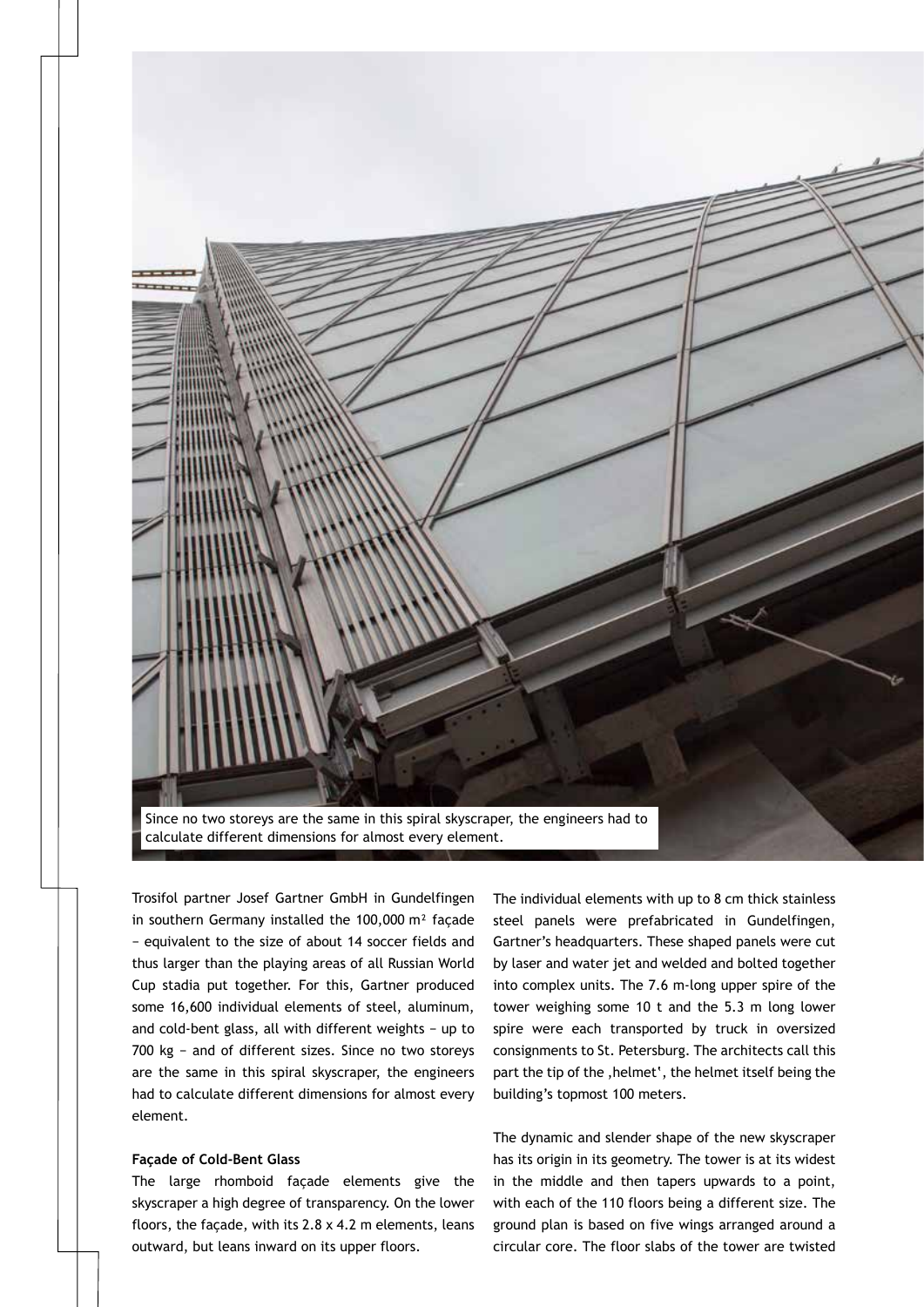

- Structural: Trosifol® Extra Stiff PVB and SentryGlas® ionoplast interlayer
- Acoustic: Trosifol® SC Monolayer and Multilayer for sound insulation
- UV Control: from full UV protection to natural UV transmission
- UltraClear: lowest Yellowness Index in industry
- Decorative & Design: black & white & colored interlayers



by an offset of 0.82 degrees in relation to one another. All the same, with its 163,000 m² of gross floor space, it seems to spiral smoothly and elegantly skywards. This effect is made possible by the façade of cold-bent glass that is bent by up to 40 mm. Unlike the other prefabricated façade elements, these glass panes had to be pressed from outside into their curved aluminum frames.

The Lakhta Tower makes use of two different solar protection glasses: firstly, highly reflective glass from AGC with a Stopray vision 72 CT coating and, secondly, Cool Lite SKN 176 II-coated,

highly transparent glass from Saint Gobain, both of which feature high light transmittance and transparency despite high exterior reflection. For the glass construction, an 8 mm glass was chosen for the inside and a 2 x 8 mm glass sandwich − separated by a 1.52 mm thick PVB film for the outside. Between the two glass constructions is a 16 mm cavity filled with argon.

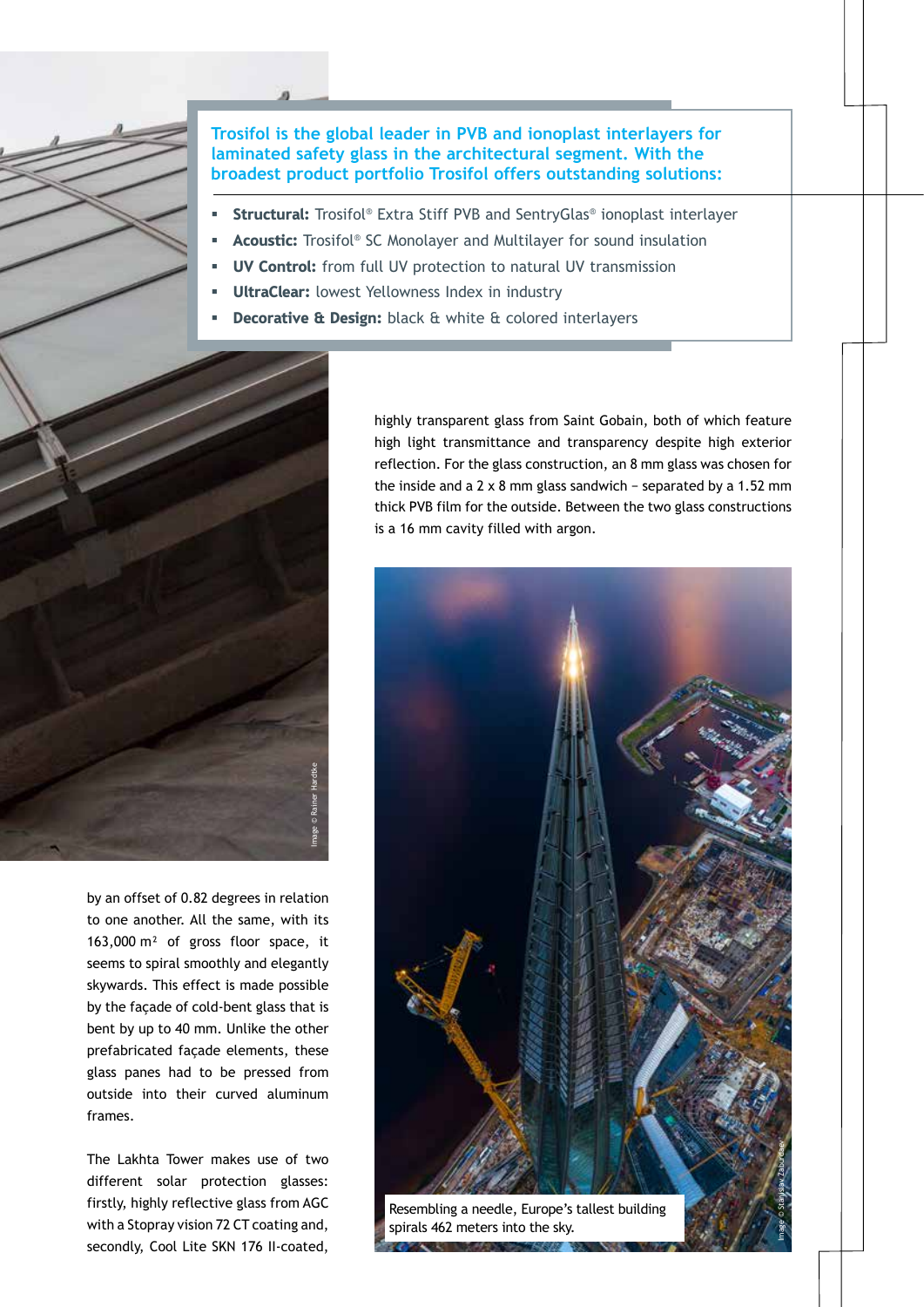

For the PVB film, the client relied largely on Trosifol® UltraClear: "On the basis of our analysis findings, we can recommend the use of glass with PVB. The PVB interlayer provides a better distribution of tension between the glass panes and an up to 16% higher capacity span for the thermally conductive outer layers," explains façade manufacturer Gartner in its presentation to the site.

Trosifol® UltraClear is a highly transparent PVB film with very high adhesion and long-term strength, making it ideal for use in laminated safety glass in architectural glazing, as demonstrated in many highprofile applications across the globe. It is recommended particularly for laminated safety glass made up of fully tempered glass or heat-strengthened glass. In addition to its strength, it also contains a highly effective UV stabilizer, delivering what is probably the world's lowest yellowing value. In multiple laminates in particular, this results in a visible and measurable improvement in optical glass quality and was also an important factor on the Lakhta Tower.

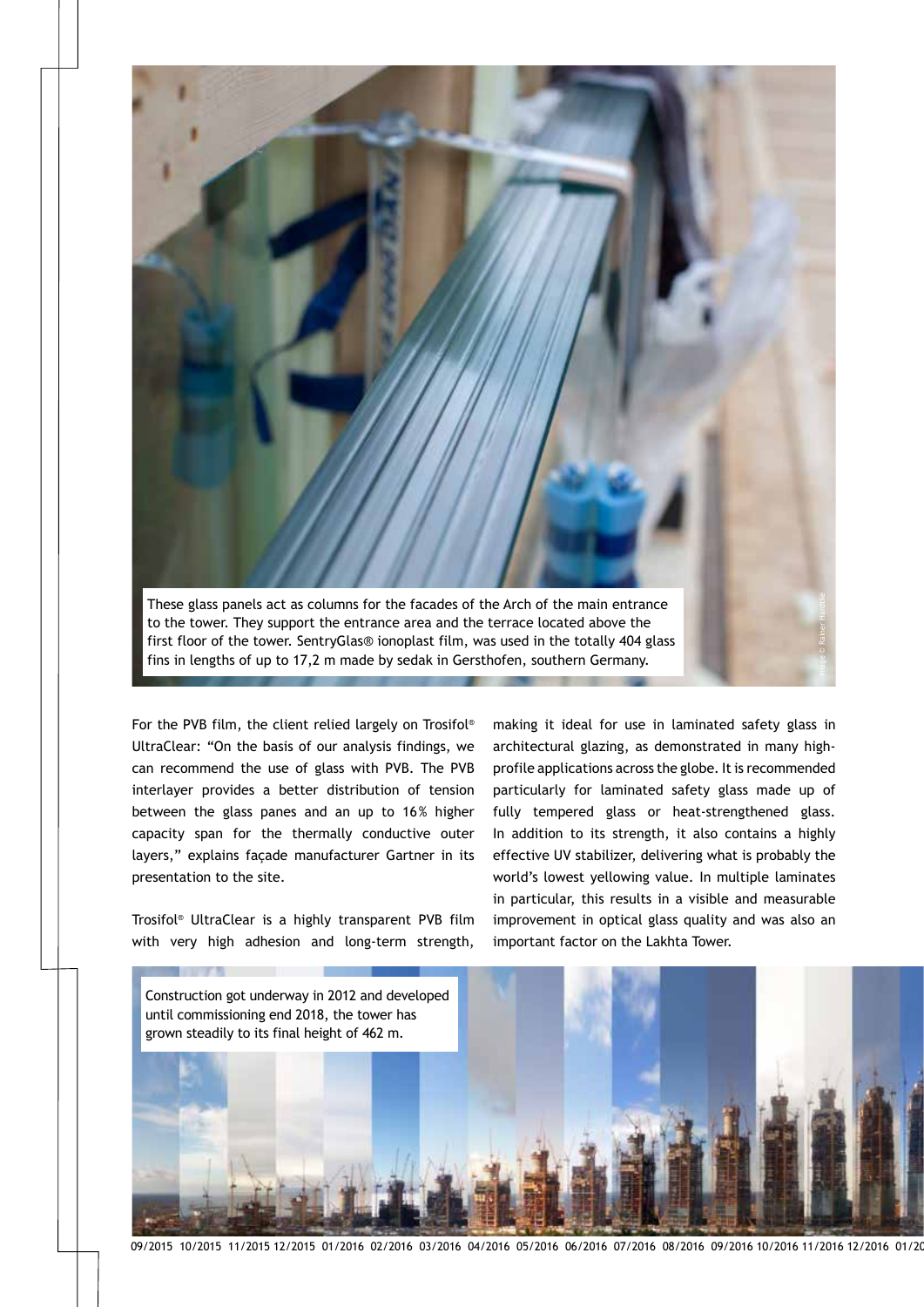The laminated safety glass was laminated by Trosifol™ customer Eckelt Glas GmbH in Austria.

Another Trosifol® product, SentryGlas® ionoplast film, was used in the 16.5 m long glass fins made by sedak in Gersthofen, southern Germany. For this purpose, sedak invested in a new oven with a new combustion technology regarded by the manufacturer as a technical and economic milestone for the toughening of coated panes up to 16.5 m.



elements of steel, aluminum, and cold-bent glass, all with different weights − up to 700 kg – and of different sizes.

The SentryGlas® interlayer from the Trosifol® construction product family is five times stronger and up to 100 times stiffer than conventional film/laminate materials. Thanks to this strength, the glass is capable of playing a prominent role as a construction material on the building envelope, as it opens up design scope that didn't previously exist. For this reason SentryGlas® was selected for the glass fins on the Lakhta Tower that, anchored on the floor, serve effectively as columns supporting the entrance area and the terrace of the higher ground floor.

Along with its strength, the SentryGlas® ionoplast interlayer also maintains high transparency, even after years of use. Unlike other interlayers, the SentryGlas® ionoplast interlayer is much less sensitive to moisture over the course of its service life.

"The complex's high-rise architecture is very much in keeping with St. Petersburg's innovative spirit. The Lakhta Center is to be regarded as a global urban development project, which is second to none in terms of the share of public space that combines educational and cultural functions. Such an ambitious project has only been possible with the

professionalism of the international teams served by the Russian project group. The skyscraper of the Lakhta Center has achieved its design height, and we expect the complex as a whole to be completed by the end of 2018," says Elena Ilyukhina, Director General of the Lakhta Center and Executive Board member of Gazprom Neft PJSC.

### **Lakhta Tower Makes the Guinness Book of Records**

The Lakhta Center has meanwhile made the Guinness Book of Records − with the pouring of the foundation in March 2015. The task, lasting 49 hours was − to date − longest continuous concrete pouring process of all time. 19,624 m<sup>3</sup> of concrete was used – some 3,000 m<sup>3</sup> more than for the previous record holder, the Wilshire Tower in Los Angeles. The 2 m thick concrete foundation piles are the world's thickest and were anchored at a depth of 82 m using reinforcement cages. Along with the skyscraper, other building complexes are now approaching completion, including a multifunctional building with an atrium and the main entrance arch. The total area occupied by these complexes amounts to 400,000 m².

The Lakhta Tower became Europe's tallest building on October 5, 2017.